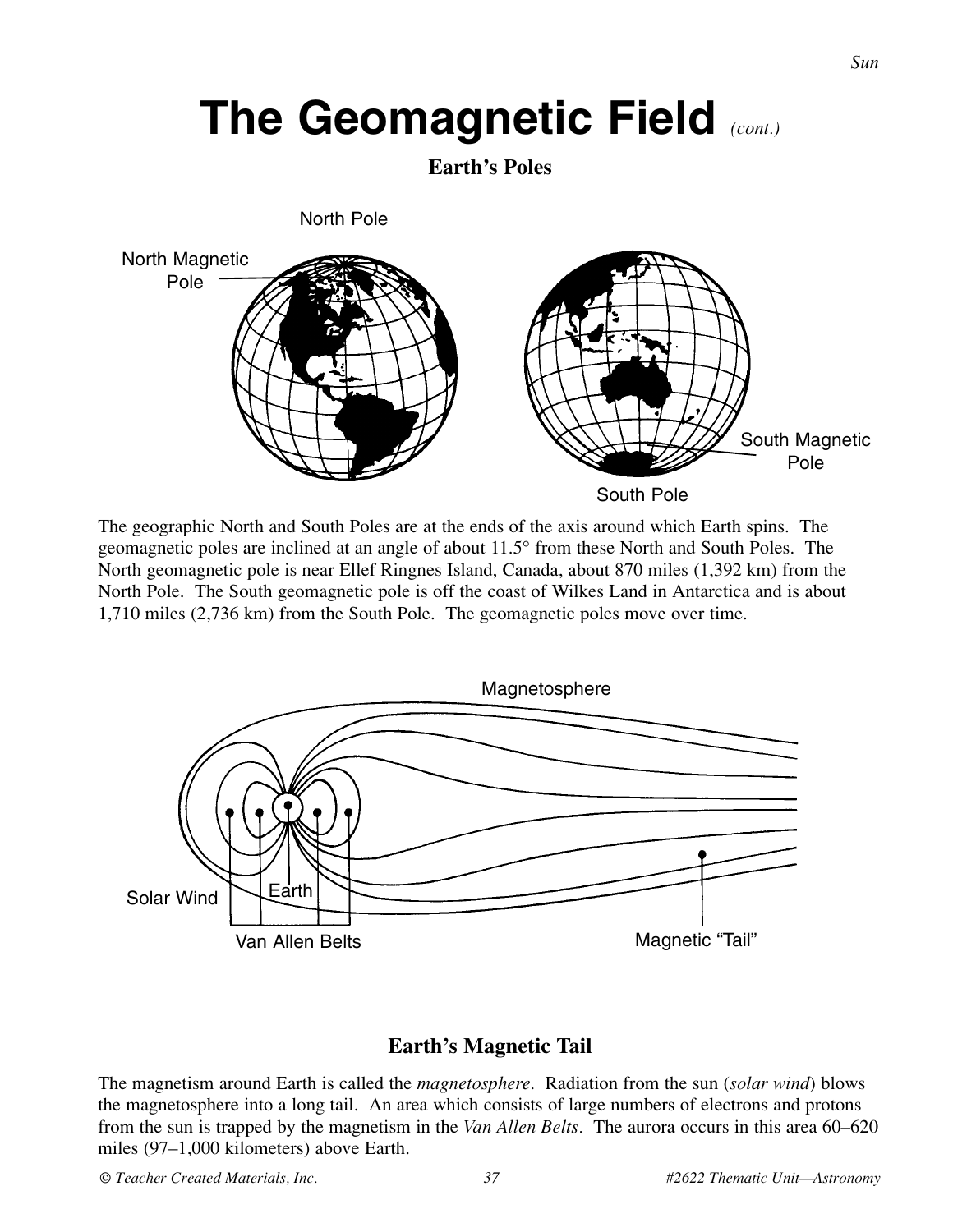# **Aurora Research Cards**

### **Aurora Legends**

**To the Team:** You are a team of astronomers who have been asked to be part of a group of scientists who will explain the aurora to a class of students. The information your team is to report is located at a Web site in Fairbanks, Alaska.

- Go to the Web site: http://gedds.pfrr.alaska.edu/aurora/english/Legend1.htm
- Read the information on pages 5–8 and take notes. If possible, make prints of the pictures to use these in your presentation. Set the printer to the horizontal position to keep the pictures from the overlapping.
- Prepare your report, including interesting information, pictures from the Web site, or your own drawings to make your presentation exciting.

## **The Aurora and Polar Explorers**

**To the Team:** You are a team of astronomers who have been asked to be part of a group of scientists who will explain the aurora to a class of students. The information your team is to report is located at a Web site in Fairbanks, Alaska.

- Go to the Web site: http://gedds.pfrr.alaska.edu/aurora/english/Explor1.htm
- Read the information on pages 9–13 and take notes. If possible, make prints of the pictures to use in your presentation. Set the printer to the horizontal position to keep the pictures from overlapping.
- Prepare your report, including interesting information, pictures from the Web site, or your own drawings to make your presentation exciting.

#### **How High in the Sky Are the Aurora? Where on Earth Can You See the Aurora?** ✫

**To the Team:** You are a team of astronomers who have been asked to be part of a group of scientists who will explain the aurora to a class of students. The information your team is to report is located at a Web site in Fairbanks, Alaska.

• Gather your information from two Web sites listed below.

How High: http://gedds.pfrr.alaska.edu/aurora/english/Height1.htm (pages 14 and 15)

Where on Earth: http://gedds.pfrr.alaska.edu/aurora/english/Where1.htm (pages 16–21)

- Read the information and take notes. If possible, make prints of the pictures to use in your presentation. Set the printer to the horizontal position to keep the pictures from overlapping.
- Prepare your report, including interesting information, pictures from the Web site, or your own drawings to make your presentation exciting.